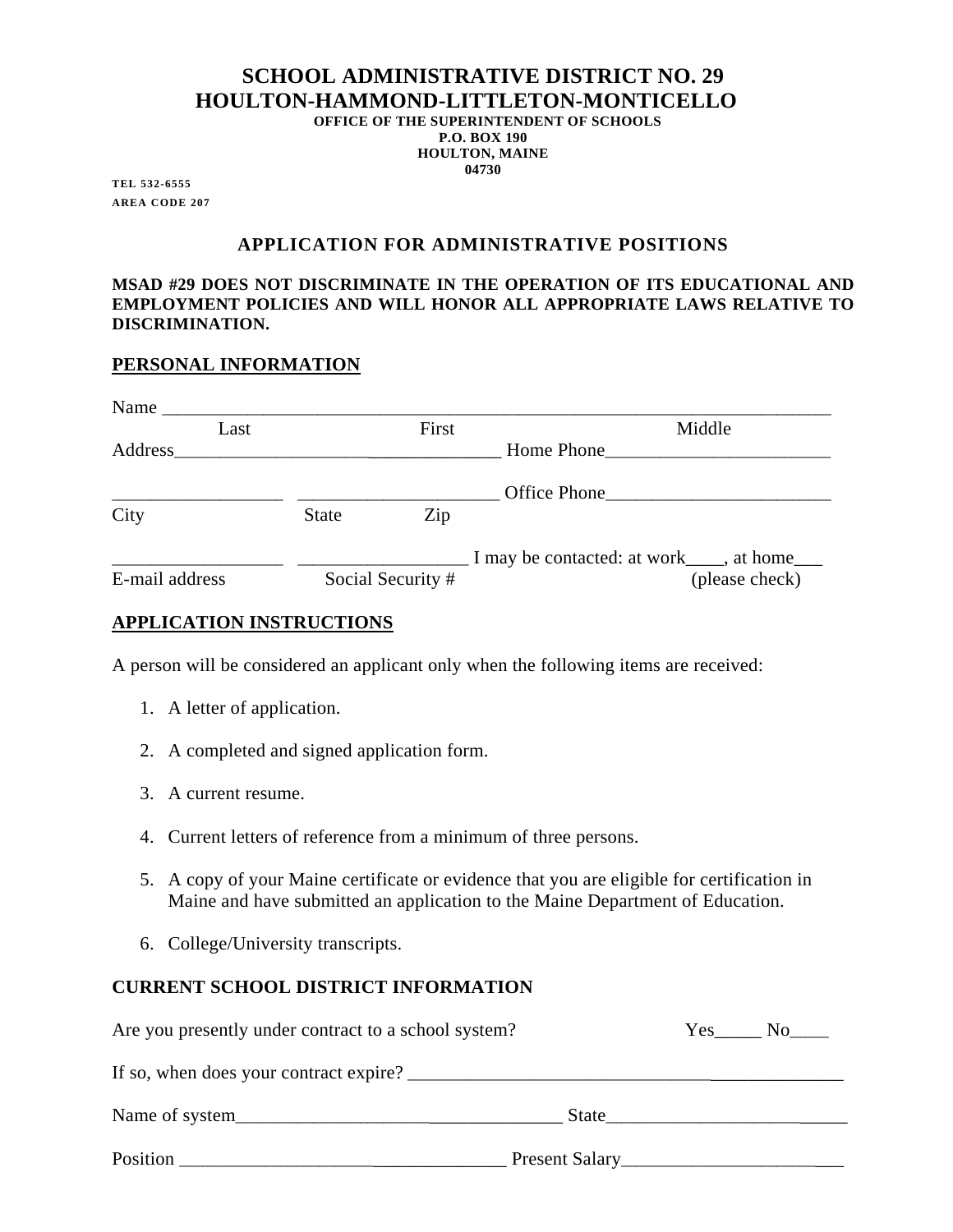# **CERTIFICATION INFORMATION**

Are you currently certified in Maine?

experience.)

| <b>OR</b>                                                                                                                                                                                                                                                                             | Yes____ (expiration date: $\angle$ / $\angle$ ) No ____                                                                                                         |
|---------------------------------------------------------------------------------------------------------------------------------------------------------------------------------------------------------------------------------------------------------------------------------------|-----------------------------------------------------------------------------------------------------------------------------------------------------------------|
| Are you eligible to be certified in Maine? Yes______ No _____                                                                                                                                                                                                                         |                                                                                                                                                                 |
| Are you presently certified in another state? Yes______ No _____                                                                                                                                                                                                                      |                                                                                                                                                                 |
| If yes, in what state(s)? $\frac{1}{2}$ [1] $\frac{1}{2}$ [1] $\frac{1}{2}$ [1] $\frac{1}{2}$ [1] $\frac{1}{2}$ [1] $\frac{1}{2}$ [1] $\frac{1}{2}$ [1] $\frac{1}{2}$ [1] $\frac{1}{2}$ [1] $\frac{1}{2}$ [1] $\frac{1}{2}$ [1] $\frac{1}{2}$ [1] $\frac{1}{2}$ [1] $\frac{1}{2}$ [1] |                                                                                                                                                                 |
| Station, Augusta, Maine 04333-0023; Tel. (207) 624-6603.<br><b>ACADEMIC AND PROFESSIONAL TRAINING</b>                                                                                                                                                                                 | NOTE: Candidates who do not hold Maine Certificate should contact the Maine<br>Department of Education, Division of Certification and Placement, 23 State House |
| Colleges/Universities Location Degree                                                                                                                                                                                                                                                 | Number of Years Completed                                                                                                                                       |
| sent to the address of this application.                                                                                                                                                                                                                                              | Please have copies of your college/university transcripts and any other credentials on file                                                                     |
|                                                                                                                                                                                                                                                                                       | <b>PROFESSIONAL EXPERIENCE</b> (Please list, beginning with your current or most recent                                                                         |

Number Dates Positions/Responsibilities School System Years From/To  $\_$  ,  $\_$  ,  $\_$  ,  $\_$  ,  $\_$  ,  $\_$  ,  $\_$  ,  $\_$  ,  $\_$  ,  $\_$  ,  $\_$  ,  $\_$  ,  $\_$  ,  $\_$  ,  $\_$  ,  $\_$  ,  $\_$  ,  $\_$  ,  $\_$  ,  $\_$  ,  $\_$  ,  $\_$  ,  $\_$  ,  $\_$  ,  $\_$  ,  $\_$  ,  $\_$  ,  $\_$  ,  $\_$  ,  $\_$  ,  $\_$  ,  $\_$  ,  $\_$  ,  $\_$  ,  $\_$  ,  $\_$  ,  $\_$  ,  $\_$  ,  $\_$  ,  $\_$  ,  $\_$  ,  $\_$  ,  $\_$  ,  $\_$  ,  $\_$  ,  $\_$  ,  $\_$  ,  $\_$  ,  $\_$  ,  $\_$  ,  $\_$  ,  $\_$  ,  $\_$  ,  $\_$  ,  $\_$  ,  $\_$  ,  $\_$  ,  $\_$  ,  $\_$  ,  $\_$  ,  $\_$  ,  $\_$  ,  $\_$  ,  $\_$  ,  $\_$  ,  $\_$  ,  $\_$  ,  $\_$  ,  $\_$  ,  $\_$  ,  $\_$  ,  $\_$  ,  $\_$  ,  $\_$  ,  $\_$  ,  $\_$  ,  $\_$  ,  $\_$  ,  $\_$  ,  $\_$  ,  $\_$  ,  $\_$  ,  $\_$  ,  $\_$  ,  $\_$  ,  $\_$  ,  $\_$  ,  $\_$  ,  $\_$  ,  $\_$  ,  $\_$  ,  $\_$  ,  $\_$  ,  $\_$  ,  $\_$  ,  $\_$  ,  $\_$  ,  $\_$  ,  $\_$  ,  $\_$  ,  $\_$  ,  $\_$  ,  $\_$  ,  $\_$  ,  $\_$  ,  $\_$  ,  $\_$  ,  $\_$  ,  $\_$  ,  $\_$  ,  $\_$  ,  $\_$  ,  $\_$  ,  $\_$  ,  $\_$  ,  $\_$  ,  $\_$  ,  $\_$  ,  $\_$  ,  $\_$  ,  $\_$  ,  $\_$  ,  $\_$  ,  $\_$  ,  $\_$  ,  $\_$  ,  $\_$  ,  $\_$  ,  $\_$  ,  $\_$  ,  $\_$  ,  $\_$  ,  $\_$  ,  $\_$  ,  $\_$  ,  $\_$  ,  $\_$  ,  $\_$  ,  $\_$  ,  $\_$  ,  $\_$  ,  $\_$  ,  $\_$  ,  $\_$  ,  $\_$  ,  $\_$  ,  $\_$  ,  $\_$  , \_\_\_\_\_\_\_\_\_\_\_\_\_\_\_\_\_\_\_\_\_\_\_\_\_\_\_\_\_\_\_\_\_\_\_\_\_\_\_\_\_\_\_\_\_\_\_\_\_\_\_\_\_\_\_\_\_\_\_\_\_\_\_\_\_\_\_\_\_\_\_\_\_\_\_\_\_\_\_\_\_\_\_\_\_\_\_\_\_\_\_\_\_ \_\_\_\_\_\_\_\_\_\_\_\_\_\_\_\_\_\_\_\_\_\_\_\_\_\_\_\_\_\_\_\_\_\_\_\_\_\_\_\_\_\_\_\_\_\_\_\_\_\_\_\_\_\_\_\_\_\_\_\_\_\_\_\_\_\_\_\_\_\_\_\_\_\_\_\_\_\_\_\_\_\_\_\_\_\_\_\_\_\_\_\_\_  $\_$  ,  $\_$  ,  $\_$  ,  $\_$  ,  $\_$  ,  $\_$  ,  $\_$  ,  $\_$  ,  $\_$  ,  $\_$  ,  $\_$  ,  $\_$  ,  $\_$  ,  $\_$  ,  $\_$  ,  $\_$  ,  $\_$  ,  $\_$  ,  $\_$  ,  $\_$  ,  $\_$  ,  $\_$  ,  $\_$  ,  $\_$  ,  $\_$  ,  $\_$  ,  $\_$  ,  $\_$  ,  $\_$  ,  $\_$  ,  $\_$  ,  $\_$  ,  $\_$  ,  $\_$  ,  $\_$  ,  $\_$  ,  $\_$  ,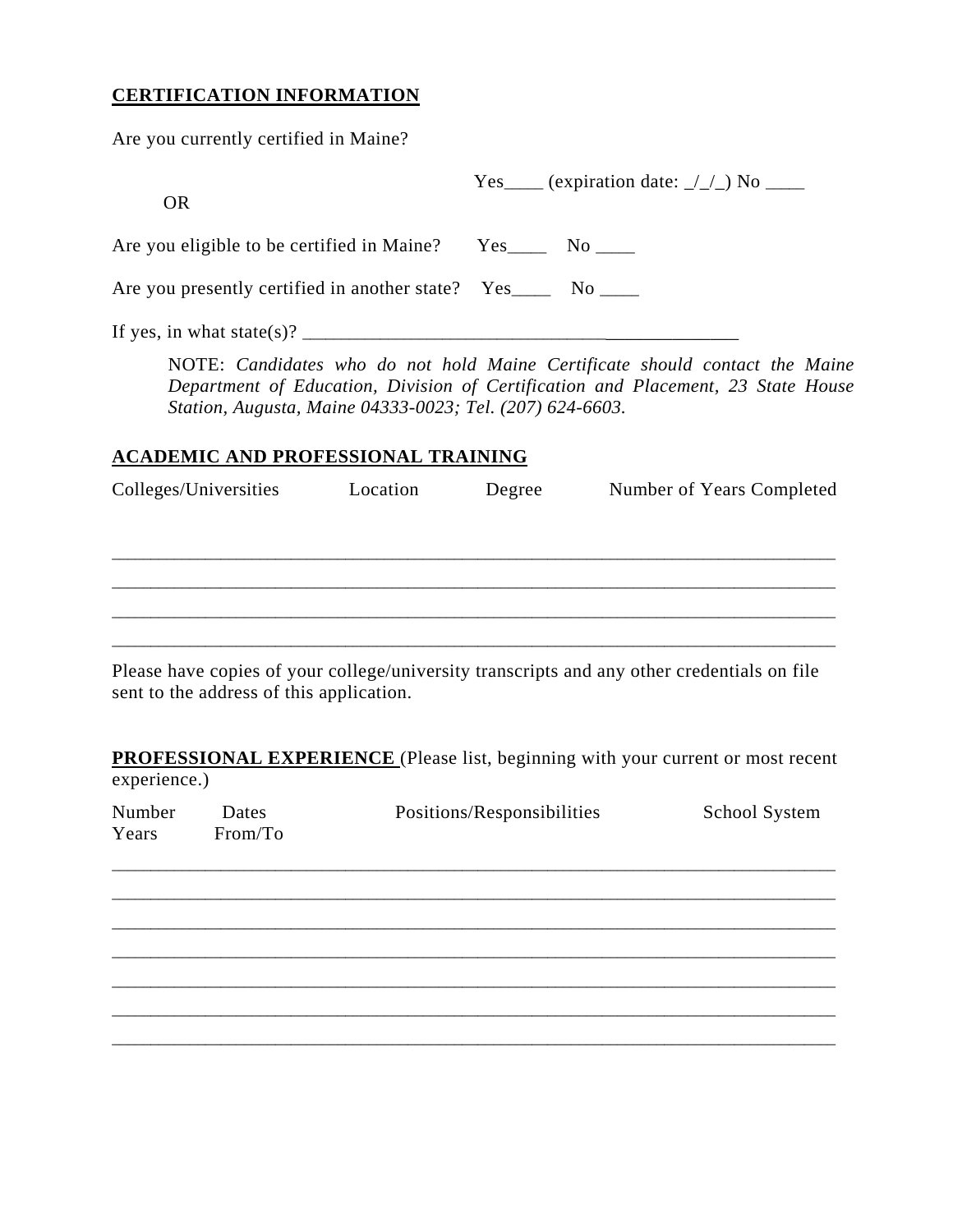## **OTHER RELEVANT WORK EXPERIENCE AND ACHIEVEMENTS**

**REFERENCES -** Please list the names of the people providing the three current letters of reference requested with this application and indicate by number which of them best know: (1) your ability as an administrator; (2) your personal qualities and character traits; or (3) your scholastic or other attainments.

 $\_$  ,  $\_$  ,  $\_$  ,  $\_$  ,  $\_$  ,  $\_$  ,  $\_$  ,  $\_$  ,  $\_$  ,  $\_$  ,  $\_$  ,  $\_$  ,  $\_$  ,  $\_$  ,  $\_$  ,  $\_$  ,  $\_$  ,  $\_$  ,  $\_$  ,  $\_$  ,  $\_$  ,  $\_$  ,  $\_$  ,  $\_$  ,  $\_$  ,  $\_$  ,  $\_$  ,  $\_$  ,  $\_$  ,  $\_$  ,  $\_$  ,  $\_$  ,  $\_$  ,  $\_$  ,  $\_$  ,  $\_$  ,  $\_$  ,  $\_$  ,  $\_$  ,  $\_$  ,  $\_$  ,  $\_$  ,  $\_$  ,  $\_$  ,  $\_$  ,  $\_$  ,  $\_$  ,  $\_$  ,  $\_$  ,  $\_$  ,  $\_$  ,  $\_$  ,  $\_$  ,  $\_$  ,  $\_$  ,  $\_$  ,  $\_$  ,  $\_$  ,  $\_$  ,  $\_$  ,  $\_$  ,  $\_$  ,  $\_$  ,  $\_$  ,  $\_$  ,  $\_$  ,  $\_$  ,  $\_$  ,  $\_$  ,  $\_$  ,  $\_$  ,  $\_$  ,  $\_$  ,  $\_$  , \_\_\_\_\_\_\_\_\_\_\_\_\_\_\_\_\_\_\_\_\_\_\_\_\_\_\_\_\_\_\_\_\_\_\_\_\_\_\_\_\_\_\_\_\_\_\_\_\_\_\_\_\_\_\_\_\_\_\_\_\_\_\_\_\_\_\_\_\_\_\_\_\_\_\_\_\_\_\_\_\_\_\_\_\_\_\_\_\_\_\_\_\_

| $\#$ | Name | Position | Address | Phone# |
|------|------|----------|---------|--------|
|      |      |          |         |        |
|      |      |          |         |        |
|      |      |          |         |        |
|      |      |          |         |        |
|      |      |          |         |        |

**OTHER INFORMATION** - MSAD #29 is committed to conducting a thorough screening of applicants for all positions and requires the completion of the following questions of all candidates.

| Have you ever been disciplined, discharged or asked to resign from a prior position?                                                                                                                                       |                 |  |
|----------------------------------------------------------------------------------------------------------------------------------------------------------------------------------------------------------------------------|-----------------|--|
| Have you ever resigned from a prior position after a complaint had been received against<br>you or your conduct was under investigation or review?                                                                         | $Yes_ No_$      |  |
| Has your contract in a prior position ever been non-renewed?                                                                                                                                                               | $Yes_ No_$      |  |
| Have you ever not been nominated for re-employment in a prior position or ever had<br>your nomination for re-employment not be approved?                                                                                   | $Yes_ No_$      |  |
| Have you ever been charged with or investigated for sexual abuse or harassment of<br>another person?                                                                                                                       | $Yes_No_$       |  |
| Have you ever been convicted of a crime (other than minor traffic offense)?                                                                                                                                                | $Yes$ No $\_\_$ |  |
| Have you ever entered a plea of guilty or "no contest" (nolo contendere) to any crime<br>(other than a minor traffic offense)?                                                                                             | $Yes$ No $\_\$  |  |
| Have you ever had a professional license or certificate suspended or revoked in any state,<br>or have you ever voluntarily surrendered, temporarily or permanently, a professional<br>license or certificate in any state? | $Yes$ No $\_\$  |  |

Has any court ever deferred, filed or dismissed proceedings without a finding of guilty and required that you pay a fine, penalty or court costs and/or imposed a requirement as to your behavior or conduct for a period of time in connection with any crime (other than a minor traffic offense)? Yes\_No\_